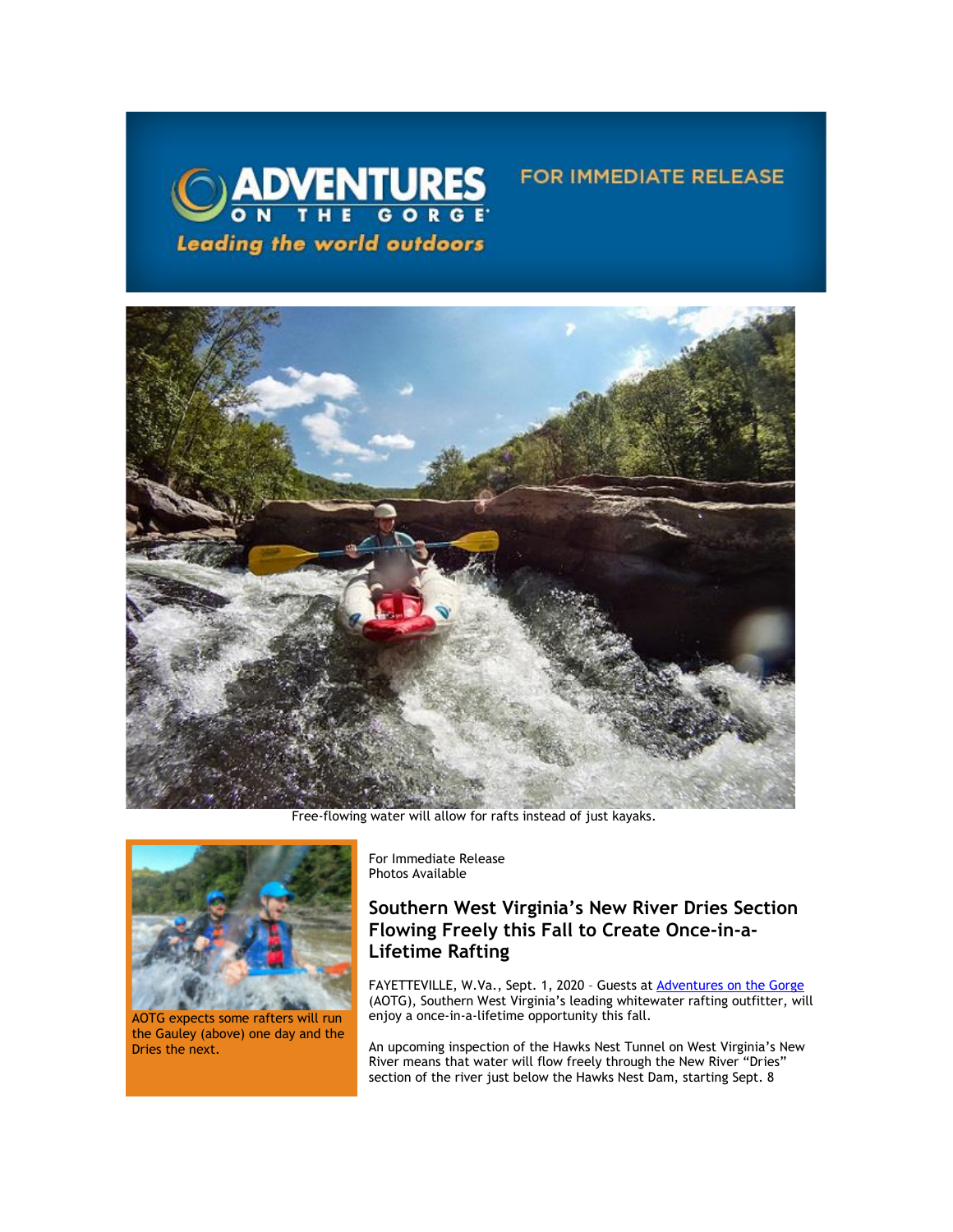

Rafting the Dries with free-flowing water will be similar to running the Lower New River.

through the end of October. AOTG will offer these rafting trips Sundays and Mondays from Sept. 20 through Oct. 19.

The result will be a rafting experience similar to the "Lower" section of the New River with rapids up to Class IV.

"Since the lake created above the dam will be empty for the first time in 82 years, I am pretty confident in saying we will not be rafting the Dries in this free-flowing situation again in our lifetimes," said Roger Wilson, CEO of AOTG. "The word is out in the rafting community, and now we want to let our guests – many of whom will be coming for Gauley Season – know that we have a second opportunity to make their experience even better."

Wilson said he envisions guests rafting both the Gauley and the Dries on successive days.

"These are two different experiences, and I predict our guests will realize that much of the fun will occur when they start comparing and contrasting the two trips," he said. "We rafters love to talk about the various rivers we've run and adding the Dries this year will be something we will brag about for a long time."

### **About the Dries**

The Dries is a 5½-mile stretch of the New River below the dam where water is diverted through a three-mile tunnel to generate power. The dam was built during the Great Depression as part of a project to provide electricity for the metal-smelting plant in the town of Alloy.

Whitewater rafters and kayakers have enjoyed controlled releases on nine days annually since 2018 as part of the agreement between dam owner Brookfield Renewable and the Federal Energy Regulatory Commission to create Class II and III rapids and make commercial navigation viable. Instead of predictable flow ranging from 150 to 300 cubic feet per second (cfs), however, the levels this fall will be dependent upon rains to the south as the New River makes its way north where it meets with the Gauley River to create the Kanawha River.

Trips through the Dries are more technical in nature than the region's famed rafting and are typically taken in kayaks with numerous boulders and rock outcroppings creating scenic channels. The upcoming rafting will feature significantly larger flows than the controlled releases and will allow for rafts – instead of just kayaks – to navigate rapids up to Class IV. Because the tunnel inspection will coincide with Gauley Season when the nearby Summersville Lake is drawn down during the day on weekends, guests will have the opportunity to raft both the Gauley and New Rivers on successive days.

#### **Gauley Season**

The Gauley River is famed for its high-adrenaline whitewater featuring 97 named rapids – including nine Class V – in a 25-mile stretch. The Upper and Lower sections of the river feature the world's best rafting when the U.S. Army Corps of Engineers releases water at a controlled 2,800 cubic feet per second (cfs) from Summersville Lake Fridays through Mondays every September and October. These releases draw down the lake to control for potential flooding, but scheduling them during the day on weekends allows for rafters and rafting outfitters to plan their whitewater excursions.

[Release dates](https://click.icptrack.com/icp/relay.php?r=13440961&msgid=460616&act=3SPQ&c=1378153&destination=https%3A%2F%2Fadventuresonthegorge.com%2Funcategorized%2Fgauley-release-dates-calendar%2F&cf=13608&v=ff31ba0554bf660a6e261e1ee472269c2e1012eb54897798e01484b5de8bce5d) this year are Sept. 11-14, 18-21, 25-28 and Oct. 2-5, 9-12 and 17-18.

For more information on rafting the Dries or the Gauley and for other activities, visit the website or connect with the resort on [Facebook,](https://click.icptrack.com/icp/relay.php?r=13440961&msgid=460616&act=3SPQ&c=1378153&destination=https%3A%2F%2Fwww.facebook.com%2Fadventuresonthegorge&cf=13608&v=3ae1e8e26c07dbafaaeed67c8a0b8fc0091b0e50b2e6c3b2133cb61911e107ad)